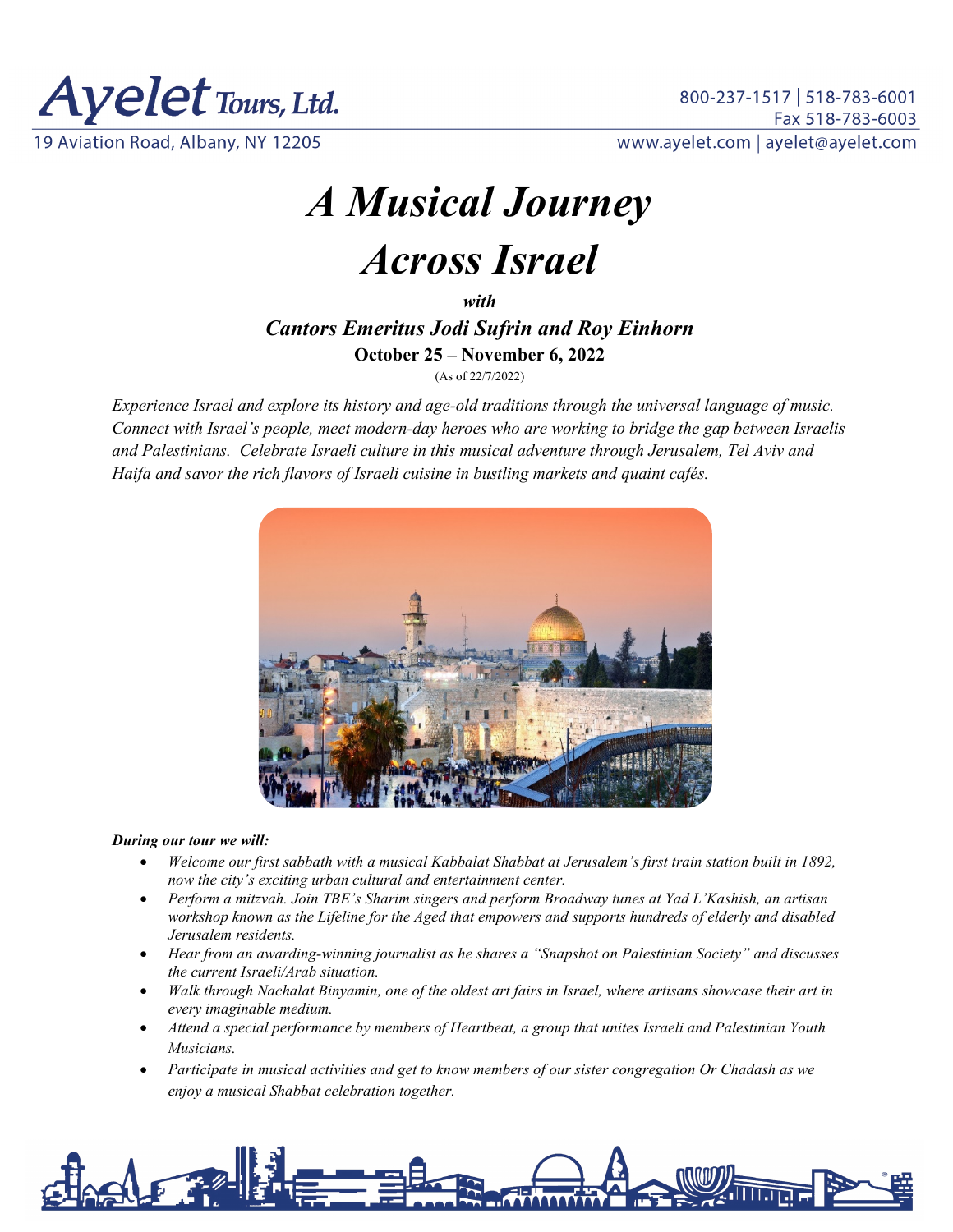#### **Day 1: Tuesday, October 25, 2022: DEPARTURE**

We depart Boston on our overnight flight to Israel.

### **Day 2: Wednesday, October 26, 2022: WELCOME TO ISRAEL!**

- We arrive in Israel and are met by our Ayelet Tours guide.
- We transfer from the airport to **Jerusalem**.
- Upon arrival in Jerusalem, we stop at the **Haas Promenade** to recite a special musical "Shehecheyanu!" blessing while overlooking the **City of Gold**.
- We check into our hotel and have time to refresh before our **welcome dinner** this evening.

**-------------------------------------------------------------------------------------------------------------------------------**

### **Overnight in Jerusalem**

#### ------------------------------------------------------------------------------------------------------------------------------

### **Day 3: Thursday, October 27, 2022: BRINGING PEOPLE TOGETHER THROUGH MUSIC**

- Breakfast at our hotel.
- Visit the remarkable **Yad L'Kashish**, known as *The Lifeline for the Aged*, an artisan workshop that empowers and supports hundreds of elderly and disabled Jerusalem residents. Hear stories from Jewish immigrants from the former Soviet Union, Ethiopia, South America and Iran, many of whom survived the Holocaust, others who walked across the Sudan to save their families from war and famine. You are welcome to sing Broadway tunes for the residents with TBE's Sharim Singers.
- We continue to **Hadassah Hospital** to view the amazing **Chagall windows**.
- This afternoon/evening, a chef leads us through the popular **Machane Yehuda market** for a sensual immersion, engaging with the vibrant colors, smells and flavors that will be found in this bustling marketplace. We wander through the pyramids of spices, bright-colored exotic vegetables, nuts, olives, and delicious halva creations. Our **chef** will introduce us to the most characteristic ingredients of the local cuisine and to the Israeli food habits, while we prepare **dinner** together with our purchases.
- We view the beautiful street portrait art on the closed stall shutters.

### **Overnight in Jerusalem**

## **Day 4: Friday, October 28, 2022: HEALING THROUGH SONG**

- Breakfast at our hotel.
- This morning, we visit **Yad Vashem**, Israel's memorial to the Holocaust. Here we experience the Holocaust in a new and different manner through Art and Music. We explore the many moving exhibitions with a focus on Yiddish Music, and end at the exhibit on **[Holocaust Art](https://www.yadvashem.org/museum/museum-complex/art-museum.html)**.

**-------------------------------------------------------------------------------------------------------------------------------**

- We continue to the Valley of Nations for a short musical memorial service in honor of those lost.
- We continue our pre-shabbat day exploring the power of Jewish ideas, texts and values during a hands-on **music & art workshop** with **Rabbi Matt Berkowitz** of **Kol HaOt**.
- Welcome our first sabbath with a **musical Kabbalat Shabbat** at **HaTachana,** the rejuvenated Jerusalem train station built in 1892, an urban meeting place where all walks of life come together

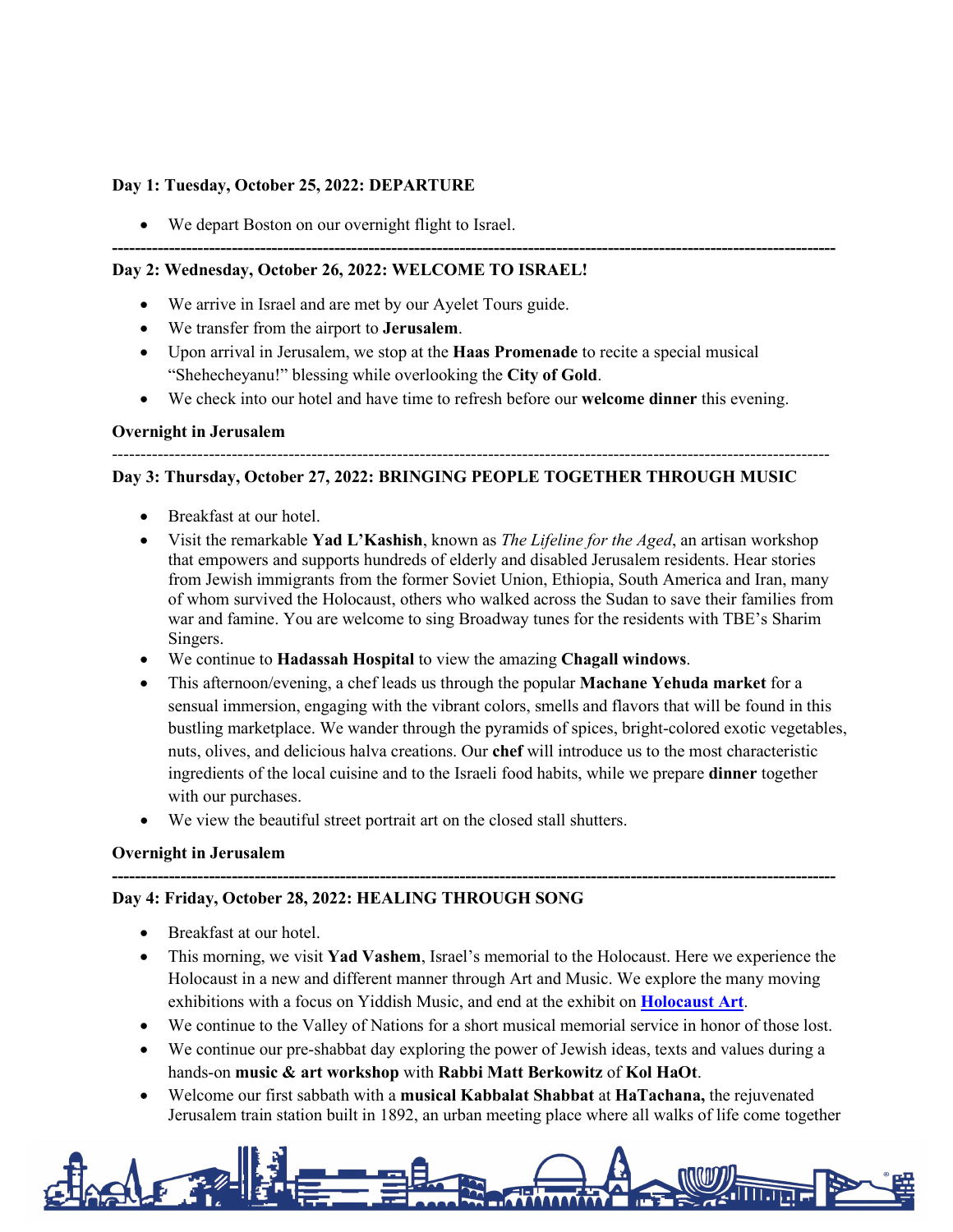to mark the beginning of Shabbat.

• We enjoy **Shabbat dinner** together at our hotel.

## **Overnight in Jerusalem**

## ------------------------------------------------------------------------------------------------------------------------------ **Day 5: Saturday, October 29, 2022: SHABBAT SHALOM!**

- Breakfast at our hotel.
- This morning, we will tour through the **Old City of Jerusalem** focusing on the art that the different societies have brought to this vast city. We begin in the **Armenian quarter** where we see the gorgeous tiles and special crosses. We continue through the Jewish quarter where we stop at the **Hurva Synagogue** as we view the beauty of this monumental building.
- From the Armenian tiles to the Mamluk stone arches, and from the beautiful Dome of the rock to the unbelievable dome of the Hurva Synagogue, we will deep dive into over 3,000 years of architectural history that makes the Old City of Jerusalem so special.
- We enjoy lunch on own in the Old City.
- This afternoon, we tour the renovated **Israel Museum**, and enjoy the exhibit focusing on Jewish art and music throughout the ages**.**
- Dinner on own this evening.

## **Overnight in Jerusalem**

## ------------------------------------------------------------------------------------------------------------------------------

# **Day 6: Sunday, October 30, 2022: HIGH-TECH & HAUTE ARTS**

- Breakfast and check out of our hotel.
- This morning, we travel to **Tel Aviv**, the exciting metropolis on the Mediterranean Sea.
- Upon arrival in Tel Aviv, we tour the **Israeli Innovation Center** at the **Peres Center for Peace and Innovation**, founded by the late President Shimon Peres. The Center is a non-political, nongovernmental organization focused on building a more prosperous Israel and a more peaceful Middle East, through innovation, technology and cutting-edge coexistence programs.
- Following lunch on own, we join **Scholar Rachel Korazim** at her Jaffa home exploring themes in Israeli poetry. Possible topics: Women in Israeli poetry, Israeli identity – Jewish identity, Viewing the other and other.
- Time to relax (and enjoy the beach!)
- We enjoy a night out at **Dinner in the Dark**, an experience that will tantalize all of your senses, followed by a performance of *Not by Bread Alone*, at the **Nalagaat Center**, whose actors are both visually and hearing impaired.

### **Overnight in Tel Aviv**

### ------------------------------------------------------------------------------------------------------------------------------ **Day 7: Monday, October 31, 2022: TEL AVIV**

- Breakfast at our hotel.
- This morning we visit a local nursing home before continuing to **the Museum of the Jewish People**. You are welcome to sing Broadway tunes with TBE's Sharim Singers or explore the city

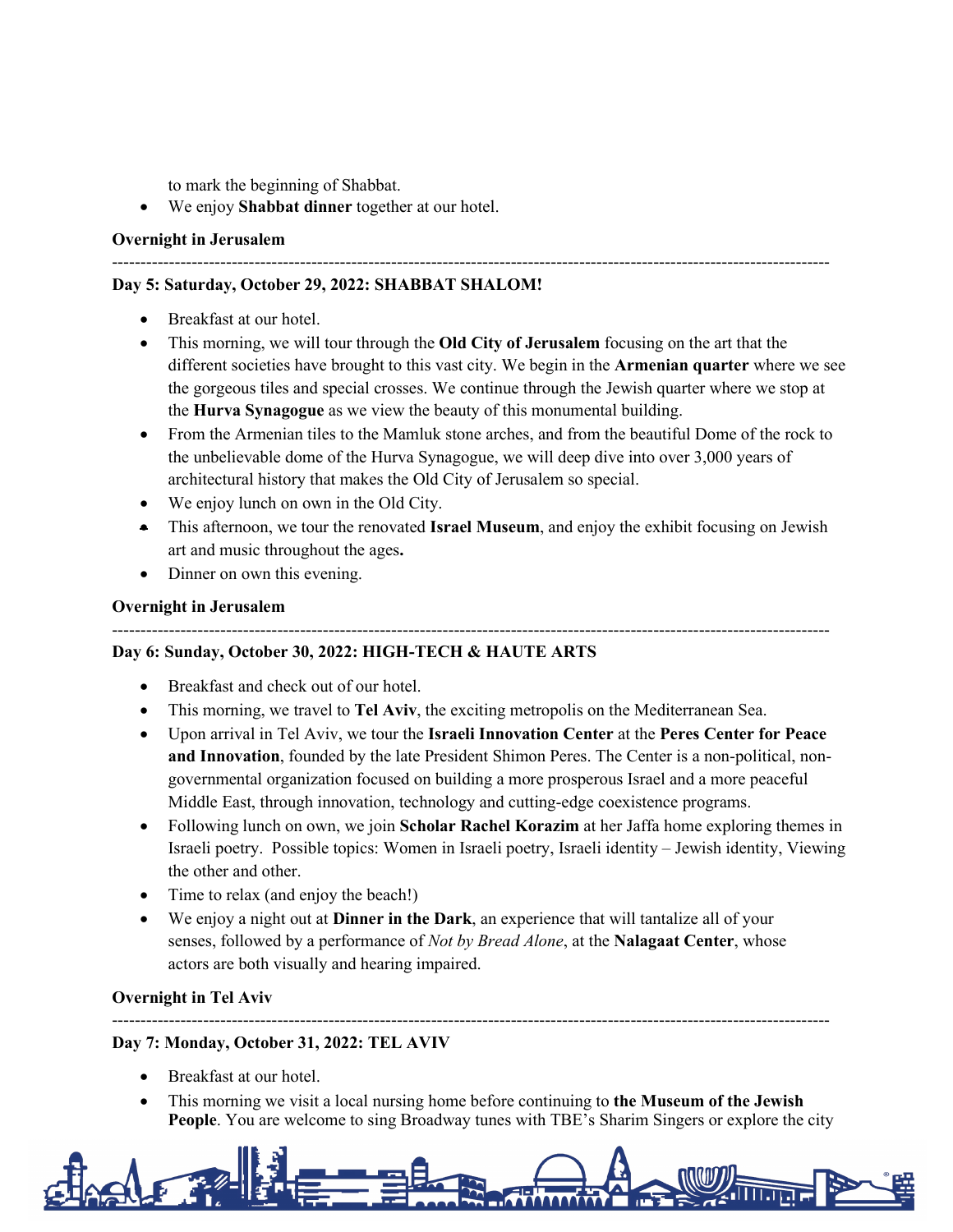on your own.

- Tour **ANU: Museum of the Jewish People** (formerly the **Diaspora Museum**), recently renovated and featuring interactive audio-visual exhibits that bring life and color to the vibrant history of the Jewish people outside the land of Israel following the destruction of the Second Temple. The Exhibit focuses on the unique music, melodies, art and food of the different communities.
- Following lunch on own, we meet with Jerusalem Post Palestinian Affairs correspondent, **Khaled Abu Toameh**, for a lecture entitled *"A Snapshot of Palestinian Society"*
- We continue to the house of Israel's National poet, **Haim Nachman Bialik**.
- On our way to our hotel, we walk through **Bialik Street**, part of the White City, to see the **Bauhaus architecture** and get a peek into the lives of some of Tel Aviv's most significant residents of years gone by, including Nachum Gutman and Reuven Rubin.

**------------------------------------------------------------------------------------------------------------------------------**

This evening, we enjoy dinner on own.

## **Overnight in Tel Aviv**

## **Day 8: Tuesday, November 1, 2022: ISRAEL'S TECHNICOLOR TAPESTRY**

- Breakfast and check out of our hotel.
- This morning, we stroll along **Nachalat Binyamin**, where the artists and entertainers bring the streets of Tel Aviv to life.
- We visit **Elifelet - [Citizens for Refugee Children](https://www.elifelet.org/en)**, a volunteer organization dedicated to supporting the children of asylum seekers from Africa, to hear about their amazing work.
- While here, we visit the **Elifelet Daycare Center**, where we bring gifts for the children.
- We continue to **Haifa** to check into our hotel, followed by practicing our arrangements.
- Dinner on own this evening.

### **Overnight in Haifa**

## **Day 9: Wednesday, November 2, 2022: ART, SINGING & CHANTING**

- Breakfast at our hotel.
- This morning, we enjoy a tour of the **Haifa Art Museum**, one of the oldest and most established museums in the country.

--------------------------------------------------------------------------------------------------------------------------------

- We enjoy a **graffiti tour** through the **Wadi NisNas neighborhood**, one of the city's oldest neighborhoods and most intertwined, where the colorful and edgy street art brings the fringe into the forefront.
- This afternoon, we visit **[Beit HaGefen](https://www.beit-hagefen.com/?lang=2)**, where we tour the **Arab-Jewish Cultural Center** and get an insider's look into the diverse community of Haifa, as well as the various projects, both musical and otherwise, that are in place to bring Arabs and Jews together.
- Dinner on own.

### **Overnight in Haifa**

## **Day 10: Thursday, November 3, 2022: ISRAEL'S HUMAN MOSAIC**

Breakfast at our hotel.



--------------------------------------------------------------------------------------------------------------------------------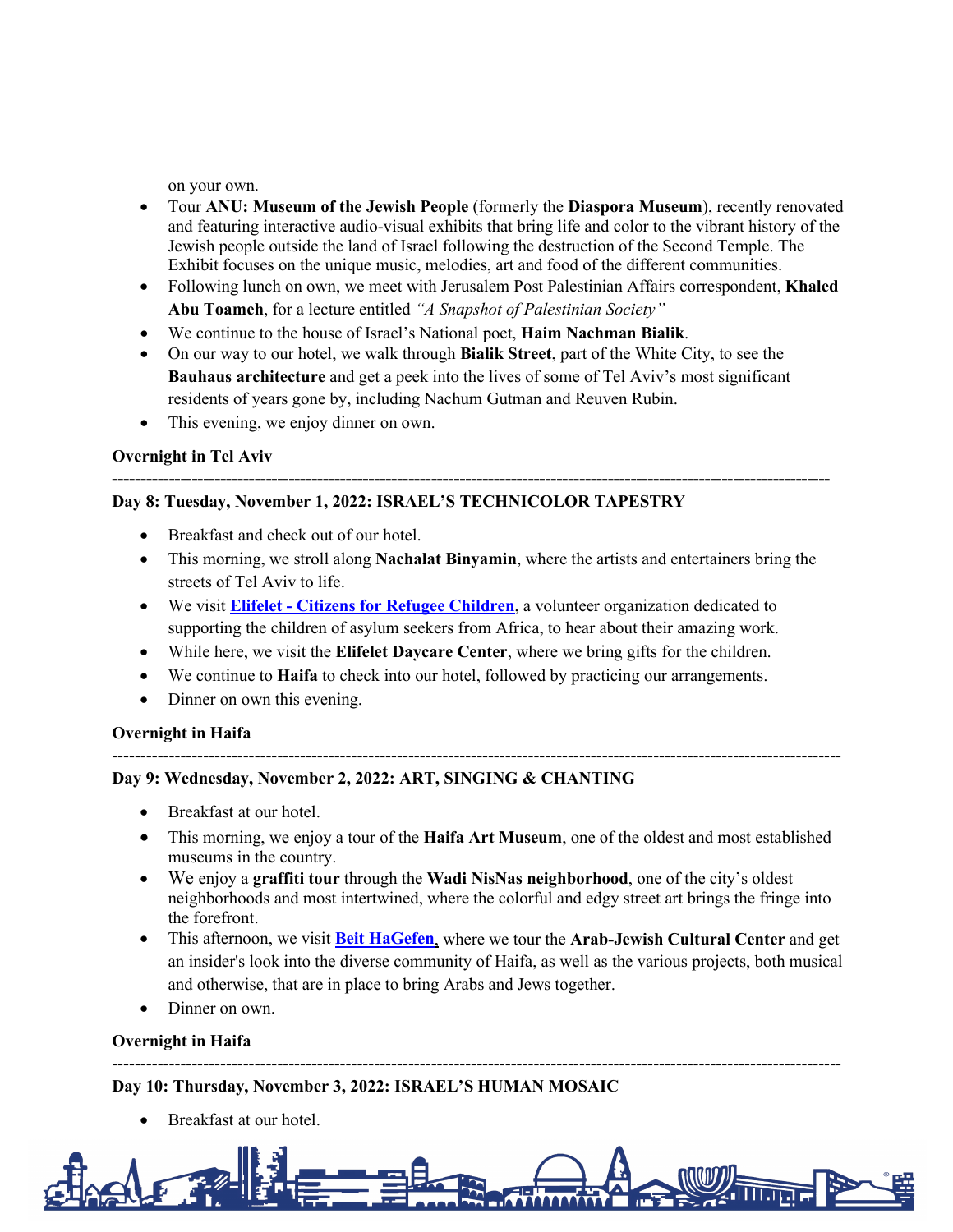- This morning, we travel to **Atlit**, site of the British Internment camp for thousands of Jewish refugees, who were caught attempting to immigrate to Israel during the British Mandate period.
- Next, we meet with leaders of the **Muslim Achmedim**, a sect that believes in peaceful living.
- We perform a selection of songs for an area **nursing home**, fulfilling the mitzvah of *bikur cholim*  and bringing music and brightness to their day.
- We enjoy a panoramic view from atop **Mt. Carmel**, including the **Bahai Temple** and **Persian Gardens**.
- We **v**isit **Umm el Fahem Art Gallery** and meet with founder and director, **Said Abu Shakra**, for a glimpse into the world of Palestinian-Israeli art at a unique institution which serves as a bridge between Arabs and Jews.
- We return to our hotel and enjoy dinner on own.

## **Overnight in Haifa**

## ------------------------------------------------------------------------------------------------------------------------------ **Day 11: Friday, November 4, 2022: THE PULSE OF THE NATION**

- Breakfast at our hotel.
- This morning, we enjoy a special performance by members of **[Heartbeat](http://heartbeat.fm/)**. Heartbeat unites Israeli and Palestinian youth musicians to build critical understanding, develop creative nonviolent tools for social change, and amplify their voices to influence the world around them. As a positive alternative to the normalization of segregation, violence, and racism, Heartbeat creates spaces and opportunities for Palestinian and Israeli youth musicians to build critical awareness, respect, and trust while harnessing creative nonviolent tools for self-expression and social change. Engaging in a sustained music, dialogue, and empowerment process, Heartbeat youth musicians become agents of change; harnessing the tools of creativity to imagine possibilities, ask questions, and publicly address systemic problems such as violence, oppression, and inequality — partnering to create a safe, equitable future for all.
- Afternoon at leisure for shopping, individual activities and to prepare for Shabbat.
- We participate in musical activities and get to know members of our sister congregation **Or Chadash** as we enjoy a musical **Shabbat celebration together**.

------------------------------------------------------------------------------------------------------------------------------

### **Overnight in Haifa**

### **Day 12: Saturday, November 5, 2022: SHABBAT SHALOM/DEPARTURE**

- Breakfast and check out of our hotel.
- We begin with a visit to **Ein Hod**, an artist's village located at the foot of Mt. Carmel. We enjoy a special workshop, where we create a piece of art under the auspices of a resident artist.
- We continue to a **Druze village**, where community representatives will offer us insight on their unique culture and how they fit into the Israeli mosaic. We enjoy **lunch** together here.
- Stop at the **Ralli Art Museum**, focusing on Latin American art and dedicated to the memory of Jews expelled during the Spanish Inquisition and the later destruction of the Thessaloniki Jewish community.